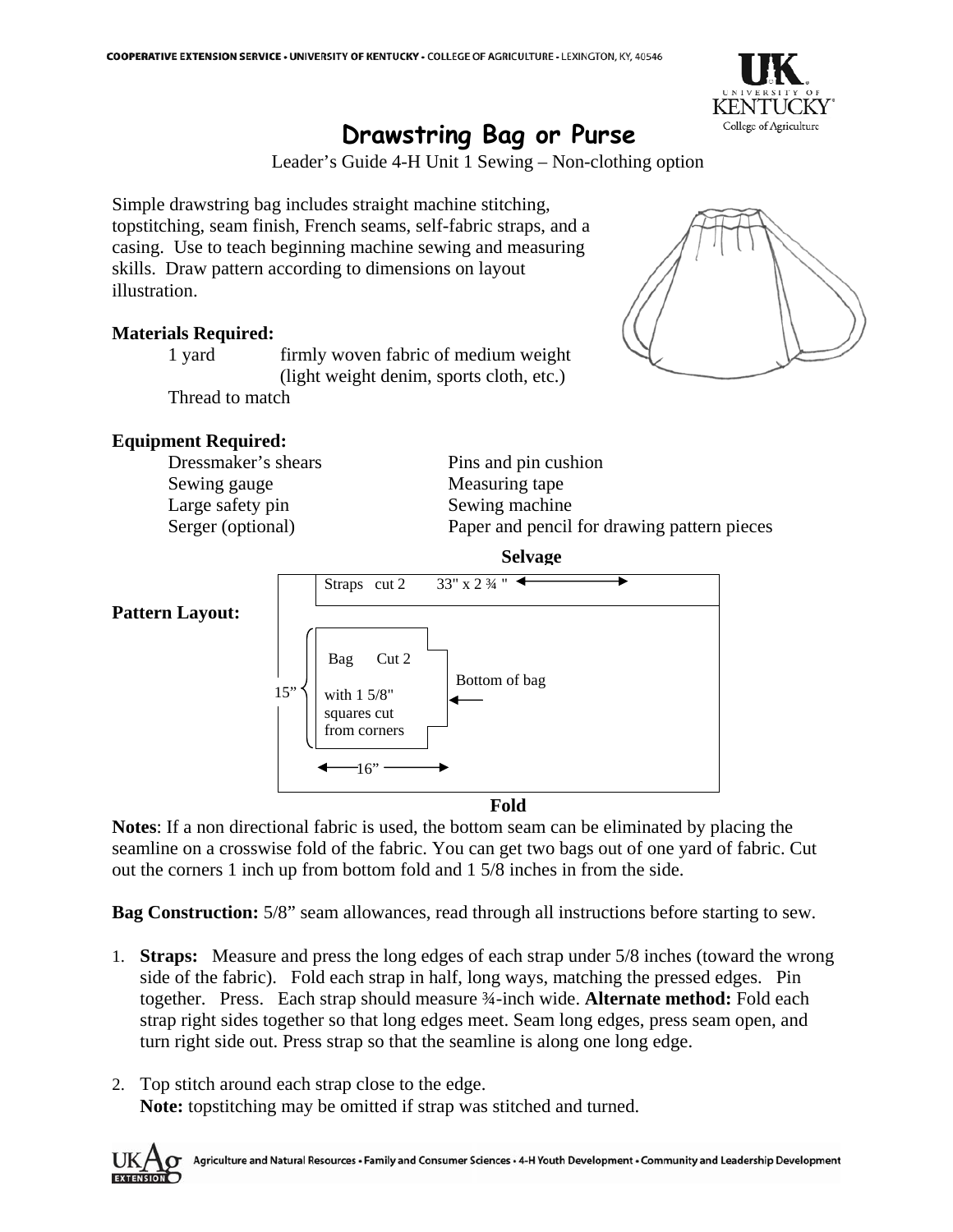- 3. Apply seam finish to seam allowances on sides and bottom of bag pieces. (Based on selected fabric, choose one of the following: zigzag, serged/overlock, turned and stitched, or seam sealant)
- 4. Press top edge of each bag piece under ½ inch. Fold pressed edge down, to the inside of the bag, 1 inch and press again. (Pressing these lines first makes the bag construction easier.)
- 5. *If the pattern was not cut on the crosswise fold, sew the bottom seam:* Place right sides of fabric together and pin together along **the bottom edge, only.** Sew seam following the 5/8 inch seam line. (Adjust seam width if turned and stitched seam finish was selected.) Press seam open.
- 6. **Attach straps to top of bag:** Unfold all pressed edges. Pin and sew straps as illustrated. Sew each strap to the right side of the fabric on opposite sides of the bag just inside the seam line. Press straps away from bag along seam lines.



7. With right sides of the bag together, pin side edges together. Sew side seams **leaving a 1 inch opening where the drawstring is attached.** See illustration below. Press side seams open.